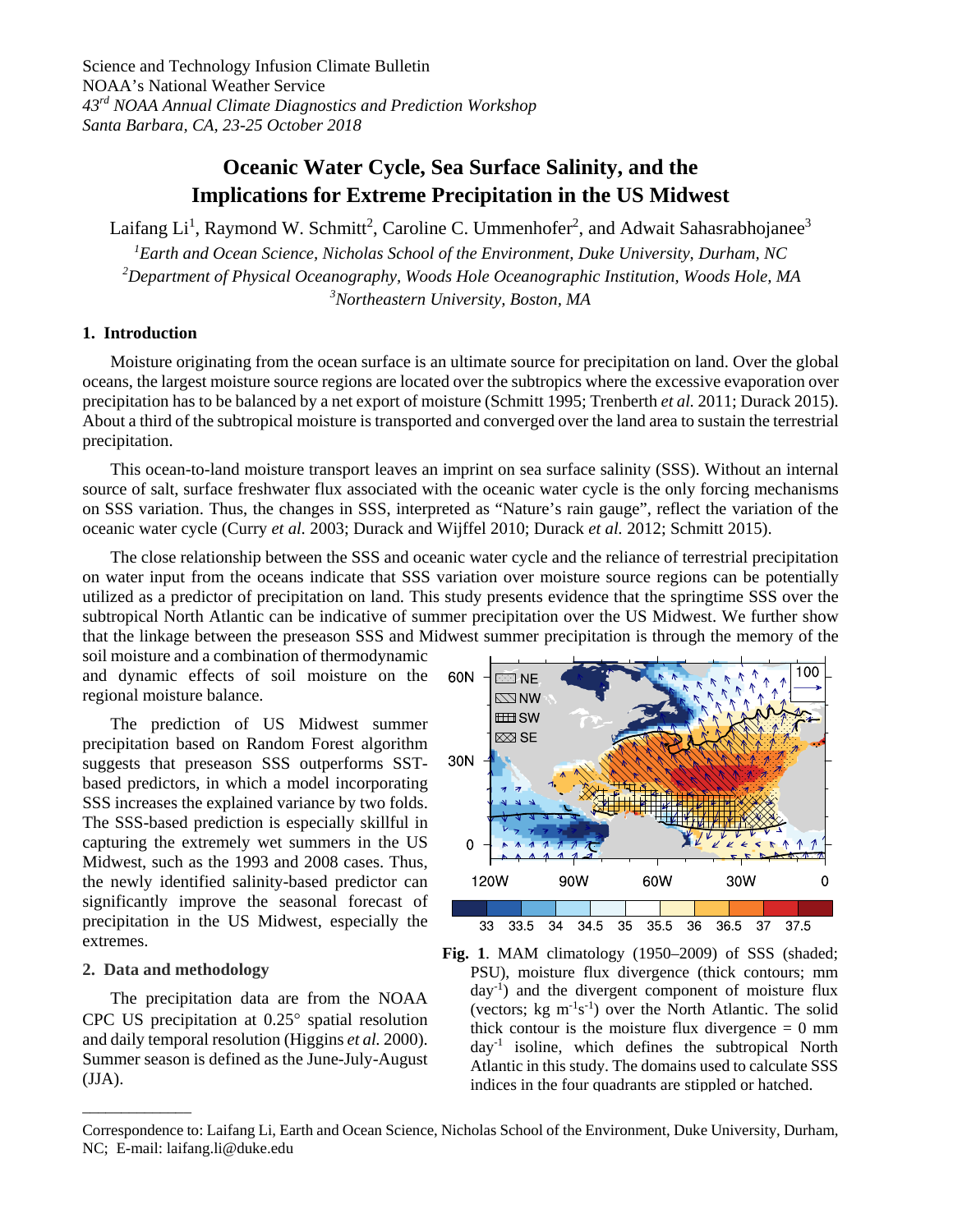

Fig. 2 US precipitation anomalies (shaded; mm day<sup>-1</sup>) as (a), (c) composite and (b), (d) regressed upon MAM NW SSS index: (top) MAM and (bottom) JJA precipitation. The composite maps show precipitation difference between the top and bottom 10% SSS cases. The regions with composite/regression precipitation anomalies significant at the 0.05 level are hatched.

We construct a set of subtropical sea surface salinity (SSS) indices using the data archived by the EN4.2.1 (Good *et al.* 2013). We first define the subtropical ocean as an area of net divergence of atmospheric moisture (Fig. 1). Next, the subtropical ocean is further divided into four areas according to the direction of the divergent component of moisture flux. For example, the northwest (NW) is where the divergent component of moisture flux is directed northwest toward the North America (Fig. 1). The SSS within the northwest subdomain is averaged and the domain average defines the NW SSS index. The same definition applies to the NE, SW, and SE SSS indices (Fig. 1, and Li *et al.* 2016).

We applied Random Forest (RF), a machine-learning algorithm (Breiman 2001), to predict precipitation on land based on preseason salinity over the subtropical North Atlantic. In this study, we train the RF algorithm with 11 predictors, including SSS, the persistence of regional precipitation, and nine climate indices representing the oceanic and atmospheric modes of variability. All climate variables are averaged over MAM to match the SSS predictor. The performance of the RF prediction is evaluated based on the coefficients of determination:  $R^2 = 1 - SS_{res}/SS_{tot}$  (*i.e.*, the portion of variance explained by the prediction model);  $SS_{tot} =$  $\sum_{i=1}^{N} (Pr_i - \overline{Pr})^2$  is the total variance of observed precipitation; and  $SS_{res} = \sum_{i=1}^{N} [f(X)_i - Pr_i]^2$  quantifies the sum of precipitation variance unexplained by the RF prediction  $[f(X)]$ .

#### **3. Results**

# *3.1 Relationships between pre-season salinity and US Midwest precipitation*

Since the divergent component of moisture flux indicates where subtropical moisture will converge, the above defined SSS indices reflect not only the changes in surface freshwater flux but also potential geographical areas that will be influenced by the subtropical moisture flux. We focus on rainfall evolution over the US following the springtime NW SSS in that the moisture flux from this portion of the subtropical oceans tends to converge over the US (Fig. 1).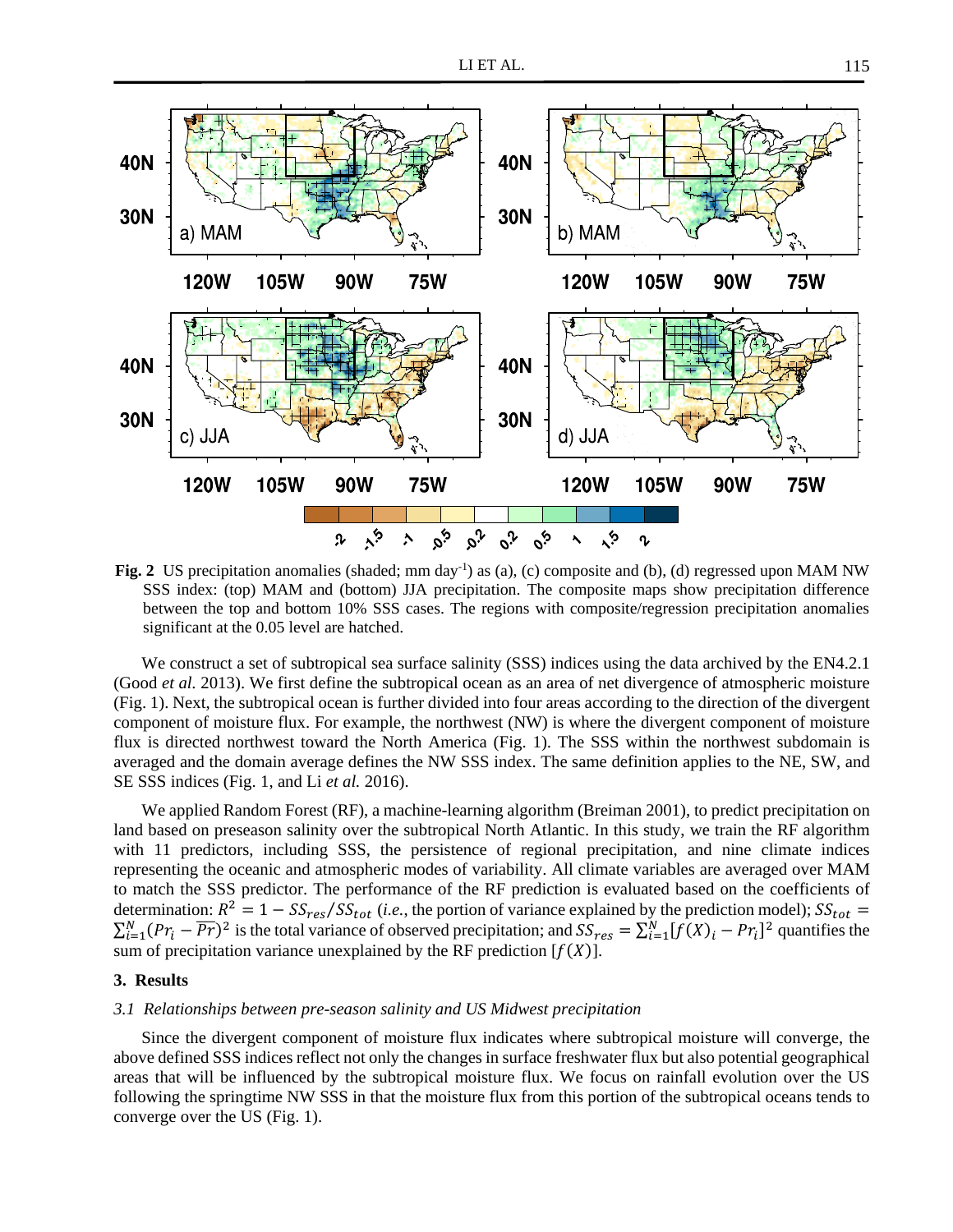Both composite and linear regression analysis are applied to US precipitation. For the spring, the most significant precipitation anomalies associated with high NW SSS are located over the southern US (eastward of 100°W), where the positive precipitation anomalies exceed 1 mm day<sup>-1</sup> (Fig. 2a-b). The positive precipitation anomalies appear to propagate northward to the Midwest in the summer (see mechanistic discussion below), leading to  $1.5 - 2$  mm day<sup>-1</sup> above normal precipitation there (Fig. 2c-d). The composite and linear regression results are qualitatively similar, suggesting that the relationship between SSS and precipitation is generally linear and symmetric (Fig. 2)



**Fig. 3** Schematic figure showing the way soil moisture bridges the 3-mon time lag between spring SSS and Midwest summer precipitation (see Li *et al.* 2018 for detail).

The processes linking the springtime SSS

and precipitation in the southern United States and how they finally affect summer precipitation in the Midwest is evaluated and summarized in Fig. 3 (see details in Li *et al.* 2016, 2018). Initially, the increased moisture transport from ocean to land elevated soil moisture content in the Southern and Central US during the spring season. In the subsequent seasons, the high soil moisture content is preserved due to the 3-6-month land surface memory. The high soil moisture content serves as a moisture source to the local atmospheric column by increasing boundary layer humidity in the Southern and Central US. With the prevailing southerly wind in the summer, more moisture will be converged into the US Midwest, which is thermodynamically favorable for heavier precipitation (Meehl and Washington 1988; Delworth and Manabe 1989; Ek and Holtslag 2004). In addition, the spatial distribution of soil moisture influences precipitation through atmospheric dynamics, i.e. the intensity of the Great Plains Low-level jet (GPLLJ). Specifically, the increased soil moisture in the Central US enhances the west-to-east soil moisture gradient along the slope of the Rocky Mountains. The soil moisture content gradient increases the zonal pressure gradient and forces the GPLLJ to intensify to balance the enhanced pressure gradient (Fast and McCorcle 1990, 1991). The intensified GPLLJ brings more Gulf of Mexico moisture northward, favors moisture flux convergence in the Midwest, and thus contributes to high precipitation dynamically.

## *3.2 Improved rainfall prediction for the US Midwest*

The physical linkage between springtime NW SSS and summer precipitation in the US Midwest suggests that pre-season SSS can be a physically meaningful predictor for Midwest precipitation (Fig. 3). We thus implemented the springtime NW SSS into the RF algorithm to predict summer precipitation over the US Midwest. According to the RF algorithm, the NW SSS is ranked as the most important rainfall predictor compared to the other 10 predictors: the importance factor of NW SSS is 0.98, but it drops to 0.53 for Niño 3.4, the second most important predictor (Fig. 4a). Using the top four predictors shown in Fig. 4a, we constructed an RF prediction model for Midwest summer precipitation. Fig. 4b shows that the four predictors together explain 41% of the observed precipitation variance, and the observed precipitation is within the 95% confidence interval (CI) of the predictions. The prediction without the NW SSS, however, largely underestimates the variability of Midwest precipitation, especially the extremely wet summer in 1993 and 2008 (Weaver et al. 2009). At the same time, the  $R^2$  between the observation and prediction decreases to 0.16 (Fig. 4c).

## *3.3 Implications for extreme precipitation*

The RF algorithm suggests that salty subtropical North Atlantic in the spring can be an indicator of extreme summer precipitation in the Midwest (Fig. 4). Assuming a linear relationship between SSS and precipitation, the positive SSS anomaly in 1993 will be followed by a 0.7 mm day<sup>-1</sup> increase in Midwest summer precipitation, which alone explains 37% of the observed precipitation anomalies. In contrast, the previously identified ENSO predictor (Mei and Wang 2011) can only explain 8%, insufficient to account for the observed 1993 extreme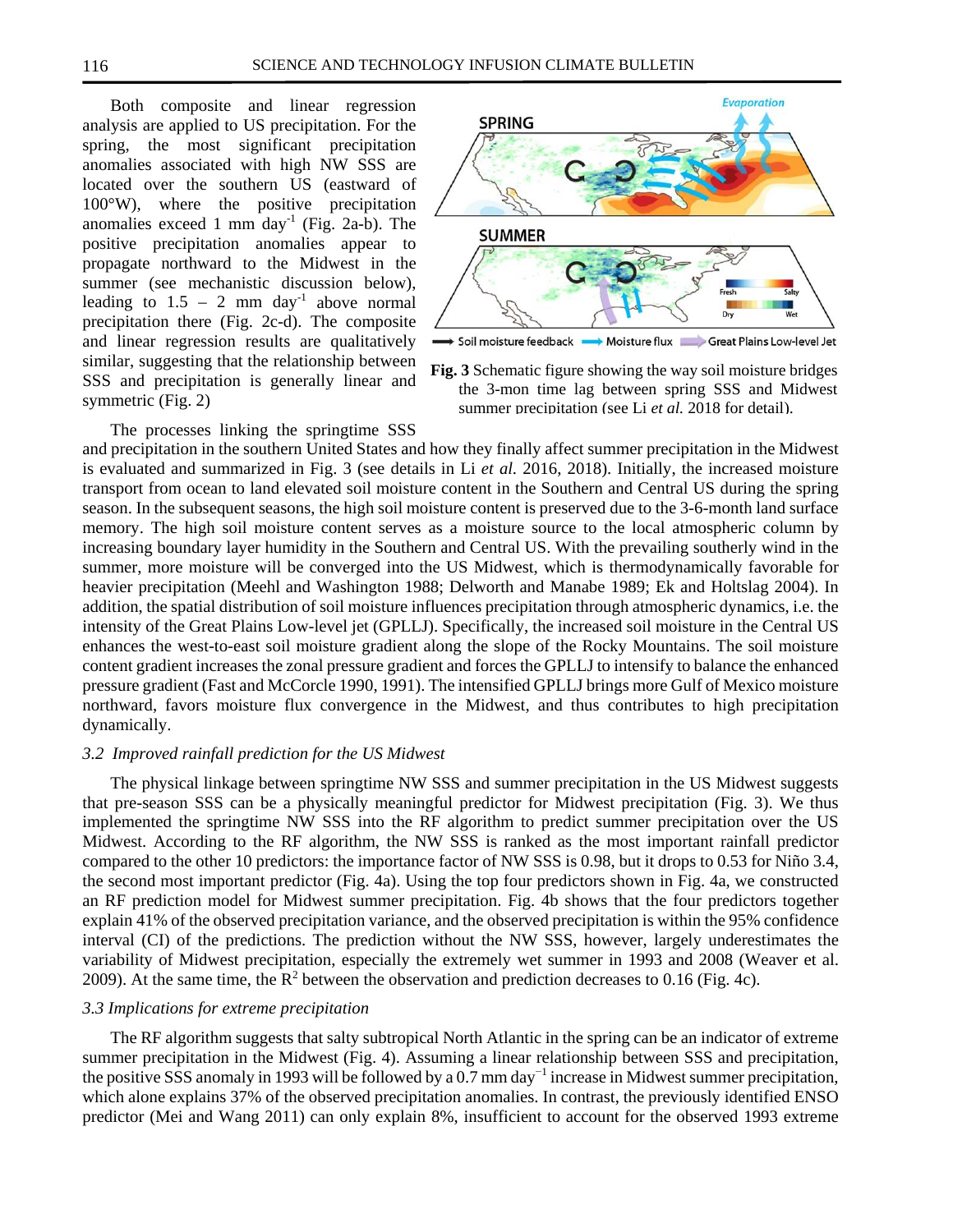precipitation (Patricola *et al.* 2015). Further, the SSS-based prediction forecasts  $0.47$  mm day<sup>-1</sup> precipitation anomalies in the summer of 2008. The predicted precipitation equates to 78% of the observed precipitation anomaly. Over the 1950- 2015 period analyzed in this study, a higher-thannormal springtime subtropical North Atlantic SSS occurs in five out of six historical extreme precipitation events in the Midwest. Meanwhile, in all of the 6 years with the saltiest subtropical ocean, a wet summer ensued in the Midwest.

In conclusion, the results demonstrate improvements in predicting Midwest summer precipitation with the knowledge of springtime NW SSS, especially the extreme precipitation events. In addition to the previously identified ENSO link (Trenberth and Guillemot 1996; Barlow *et al.* 2001; Hoerling and Kumar 2003), incorporating preseason SSS into prediction models can thus benefit seasonal forecasting of Midwest summer precipitation.

# **4. Conclusions**

From the perspective of moisture exchange between ocean and land, this study explores the feasibility of terrestrial rainfall prediction using SSS over the subtropical North Atlantic. component of moisture flux, we defined a set of SSS indices (Fig. 1). We found that springtime SSS over the NW part of the subtropical North Atlantic is significantly correlated with summer precipitation over the US Midwest (Fig. 2). The



According to the direction of the divergent **Fig. 4.** (a) Importance of 11 predictors used in the RF model; (b) Prediction using top four predictors and (c) that without the NW SSS. In (b) and (c), the red (black) curves are the observations (predictions). The blue-shaded are the 95% CI of the predictions.

linkage between springtime SSS and Midwest summer precipitation is established through the ocean–land moisture transport, land surface–atmospheric coupling, and its impact on atmospheric dynamics and thermodynamics (Fig. 3).

The close relationship between springtime SSS and US Midwest summer precipitation indicates that salinity variations can provide predictive values for the US Midwest. By applying the RF algorithm to Midwest summer rainfall predictions, we show that NWSSS in the subtropical North Atlantic can generate higher prediction skill than previously identified for ENSO variability (Fig. 4). Thus, a knowledge of springtime SSS in the subtropical North Atlantic will be valuable for predicting summer precipitation over the US Midwest, an agricultural region vulnerable to floods and droughts.

#### **References**

Barlow, M., S. Nigam, and E. H. Berbery, 2001: ENSO, Pacific decadal variability, and U.S. summertime precipitation, drought, and stream flow*. J. Climate*, **14**, 2105-2128, doi:10.1175/1520- 0442(2001)014<2105:EPDVAU>2.0.CO;2.

Breiman, L., 2001: Random forests. *Mach. Learn.*, **45**, 5–32.

Curry, R., B. Dickson, and I. Yashayaev, 2003: A change in the freshwater balance of the Atlantic Ocean over the past four decades. *Nature*, **426**, 826–829.